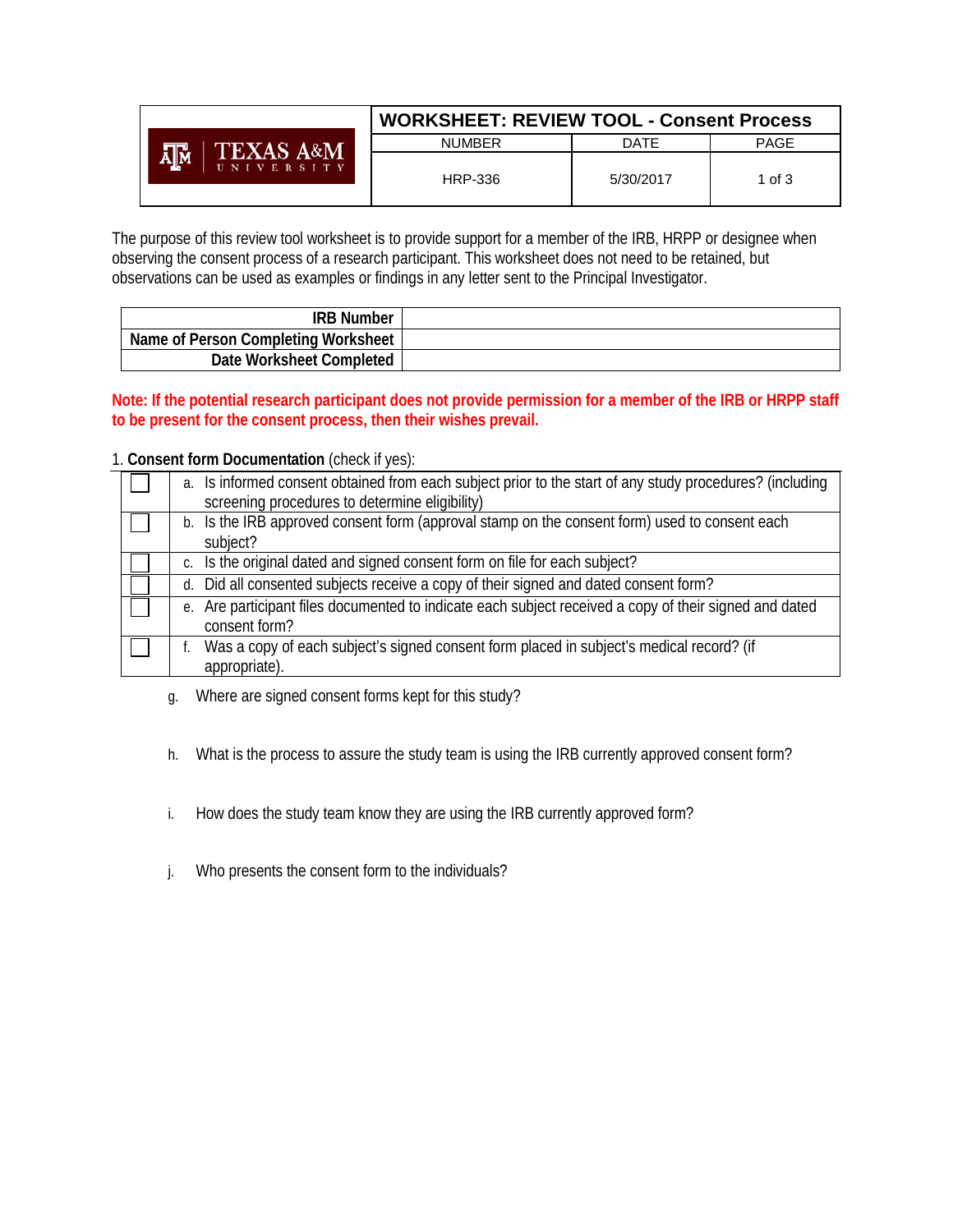|                      | <b>WORKSHEET: REVIEW TOOL - Consent Process</b> |             |             |  |
|----------------------|-------------------------------------------------|-------------|-------------|--|
| <b>TEXAS A&amp;M</b> | <b>NUMBER</b>                                   | <b>DATE</b> | <b>PAGE</b> |  |
| UNIVERSITY           | <b>HRP-336</b>                                  | 5/30/2017   | 2 of 3      |  |
|                      |                                                 |             |             |  |

## **2. Consent Observation Checklist**

| а. | ii.               |     | Are they authorized to do so by the $PI$ $\Box$ Yes<br>$\Box$ No<br>Is the delegation to obtain consent documented? $\square$ Yes<br>$\Box$ No                                                     |                          |                        |           |
|----|-------------------|-----|----------------------------------------------------------------------------------------------------------------------------------------------------------------------------------------------------|--------------------------|------------------------|-----------|
| b. |                   |     | Location: Where is the consent Process Occurring: ______________________________                                                                                                                   |                          |                        |           |
| C. |                   |     | Is a Study Code or ID Number of Subject being assigned? □ Yes<br>$\Box$ No                                                                                                                         |                          |                        |           |
| d. | be needed):       |     | Are the following key elements part of the consenting of a potential study participant (other issues may also                                                                                      |                          |                        |           |
|    | i.<br>ii.<br>iii. |     | Is the consent form the most recent IRB-approved version?<br>Does the consenter mention that the study involves "research?"<br>If the study involves an unapproved agent (i.e., not FDA approved), | $\Box$ Yes<br>$\Box$ Yes | $\Box$ No<br>$\Box$ No |           |
|    | iv.               |     | does the consenter explain this?<br>Does the consenter discuss/summarize or allow the subject time to read about and question the<br>consenter regarding the following:                            | $\Box$ Yes               | $\Box$ No              |           |
|    |                   | 1.  | Study purpose                                                                                                                                                                                      | $\Box$ Yes               | $\Box$ No              |           |
|    |                   | 2.  | Randomization                                                                                                                                                                                      | $\Box$ Yes               | $\Box$ No              | $\Box$ NA |
|    |                   | 3.  | Blinding                                                                                                                                                                                           | $\Box$ Yes               | $\Box$ No              | $\Box$ NA |
|    |                   | 4.  | Study Procedures and interventions                                                                                                                                                                 | $\Box$ Yes               | $\Box$ No              |           |
|    |                   | 5.  | <b>Risks</b>                                                                                                                                                                                       | $\Box$ Yes               | $\Box$ No              |           |
|    |                   | 6.  | <b>Benefits</b>                                                                                                                                                                                    | $\Box$ Yes               | $\Box$ No              |           |
|    |                   | 7.  | Alternatives                                                                                                                                                                                       | $\Box$ Yes               | $\Box$ No              | $\Box$ NA |
|    |                   | 8.  | Confidentiality and/or HIPAA authorization                                                                                                                                                         | $\Box$ Yes               | $\Box$ No              |           |
|    |                   | 9.  | Cost and compensation                                                                                                                                                                              | $\Box$ Yes               | $\Box$ No              |           |
|    |                   | 10. | PI contact information for study related questions or concerns                                                                                                                                     | $\Box$ Yes               | $\Box$ No              |           |
|    |                   | 11. | IRB contact information to discuss any concerns about<br>human subject rights                                                                                                                      | $\Box$ Yes               | $\Box$ No              |           |
|    |                   | 12. | Voluntary nature of study (right to refuse/withdraw without<br>affecting individual's present or future care)                                                                                      | $\Box$ Yes               | $\Box$ No              |           |
|    |                   | 13. | Research-related injury compensation and pregnancy issues<br>(if appropriate)                                                                                                                      | $\Box$ Yes               | $\Box$ No              | $\Box$ NA |
|    |                   | 14. | Does the consenter solicit and sufficiently answer questions?                                                                                                                                      | Yes                      | $\Box$ No              |           |